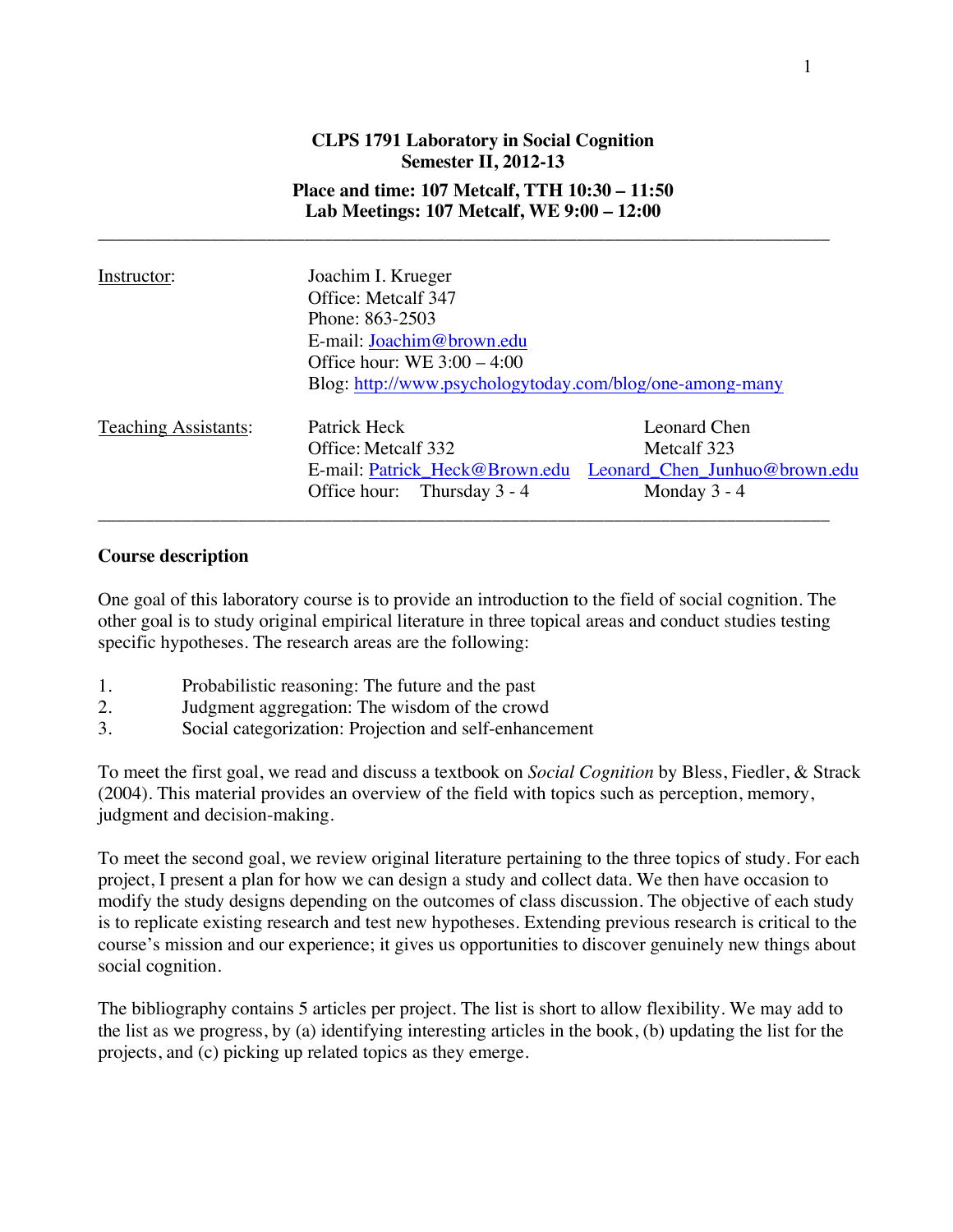## *1. Probabilistic reasoning: The future and the past*

The history of modern probability theory (there is no other) began in 1494 with the publication of a tome on mathematics by Fra Luca dal Borgo (*Paccioli*). Luca articulated the "Problem of Points," which puzzled generations until Pascal and Fermat found a solution. The problem is an opportunity to study probabilistic intuitions and how they related to questions of rationality and morality.

# *2. Judgment aggregation: The wisdom of the crowd*

Sir Francis Galton (1907) observed that you can improve the accuracy of judgment by aggregated (average) individual judgments (see also Nate Silver's, 2012), contemporary efforts). Accuracy gains increase with the independence among the individual judgments. The aggregation principle can be applied to judgments of social consensus (but it has not). Recent research suggests that accuracy gains can be obtained even when the same individuals make multiple judgments (despite limited independence).

# *3. Social categorization: Projection and self-enhancement*

Most people believe others are similar to them (projection) while also believing they are better than the average person (the BTA effect). The two phenomena obviously constrain each other. To study their relationship, we turn to social categorization. As social categories become larger, people project less while self-enhancing more. There are theoretical reasons to think that this is so, but nothing convinces like an empirical test.

## **Class Organization**

Time in class will be divided between reviewing and discussing chapters from the book, other research or review articles, the original articles pertaining to the three projects, and setting up the experiments. Each student is expected to contribute to the course by presenting some of the read materials and leading a discussion. The student briefly summarizes a chapter or article, poses questions to the class and leads the discussion. In addition, the student prepares a review of a related research article, presents it to the class and entertains questions. All students are expected to contribute constructively to the discussion. One way to prepare is to write down questions or comments and bring them to class. These questions and comments are only for your private use, to help you participate. They will neither be posted on the course website, not will they be reviewed by the instructor or the TAs.

On Wednesday mornings, the computer lab in Metcalf 107 os open to the class from 9:00 to 12:00. We will use the lab mainly for data analysis. The instructor or the TAs will instruct, assist, and answer questions. The data gathered for the three projects will be entered into MSExcel spreadsheets. Each student collects data from several outside participants per experiment. These data are collated into master files and prepared for analysis. Students prepare a lab report for each study, in which they review relevant theory, the design of the study, the findings and conclusions.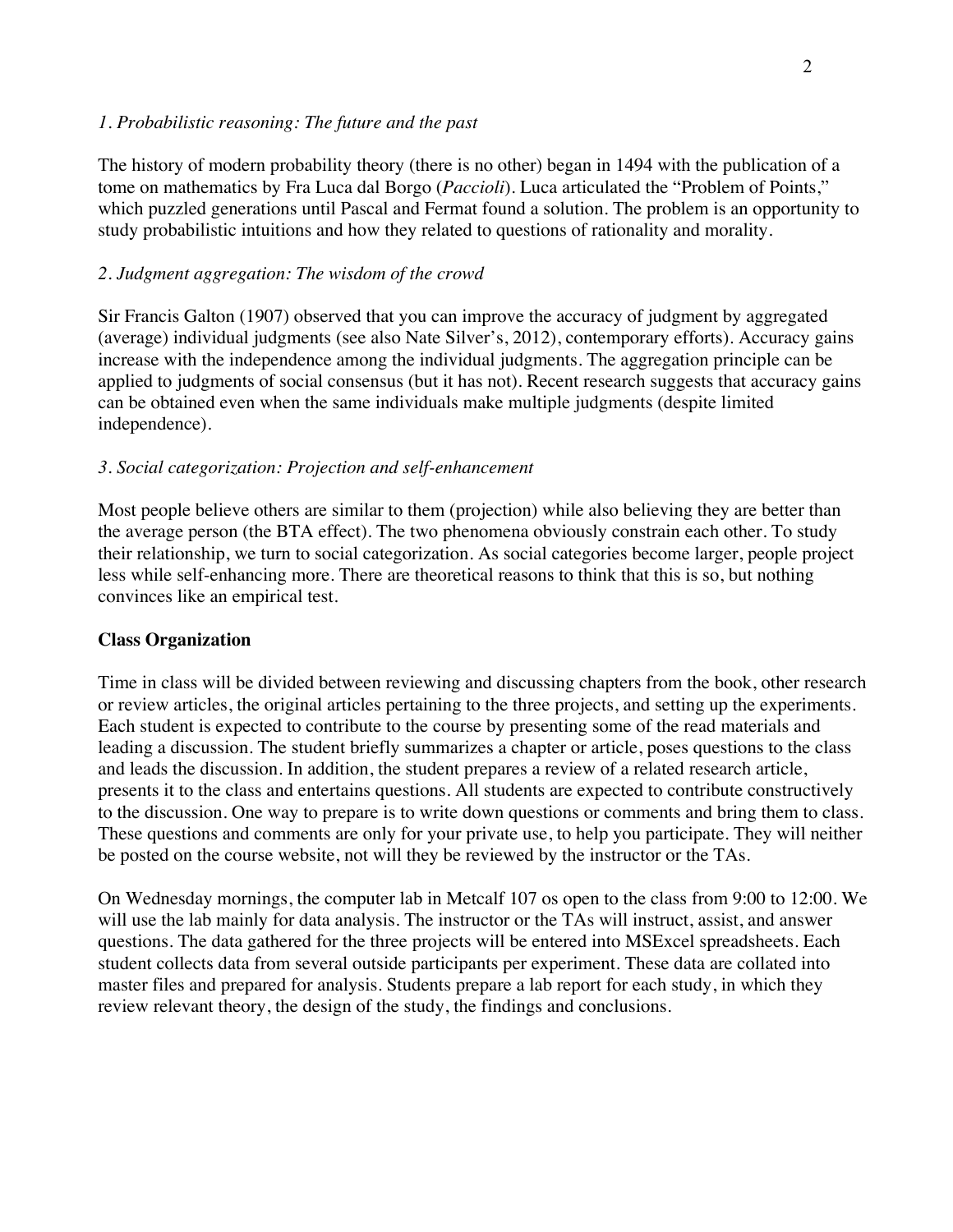#### **Format and requirements**

The course is designed for advanced undergraduates concentrating in psychology who have the required background, including courses in Introductory Psychology, Social Psychology, and Quantitative Methods in Psychology, or recognized equivalents of these courses. Non-concentrators may enroll if space permits.

## **Grading**

The course grade is a weighted average of the in-class presentation and participation (30%), and the three lab reports (20% each).

#### **Book Reading**

Bless, H., Fiedler, K., & Strack, F. (2004). *Social cognition: A modular course.* New York, NY: Psychology Press.

### **Project-related Readings**

## **Probabilistic reasoning: The future and the past**

Krueger, J. I. (2012). Rationality: Variations on a theme. *In-Mind*: *Italy, 1,* 9-13.

- Krueger, J. (2000). Distributive judgments under uncertainty: Paccioli's game revisited. *Journal of Experimental Psychology: General, 129,* 546-558.
- Tversky, A., & Kahneman, D. (1981). The framing of decisions and the psychology of choice. *Science, 211*, 453-458.
- Dawes, R. M. (1999). A message from psychologists to economists: mere predictability doesn't matter like it should (without a good story appended to it). *Journal of Economic Behavior & Organization, 39*, 29-40.
- Dawes, R.M., 1993. The prediction of the future versus an understanding of the past: A basic asymmetry. *American Journal of Psychology, 106*, 1–24.

#### **Judgment aggregation: The wisdom of the crowd**

Larrick, R. P., Mannes, A. E., & Soll, J. B. (2012). The social psychology of the wisdom of crowds. In J. I. Krueger (ed.), *Social judgment and decision making* (pp. 227- 242). New York: Psychology Press.